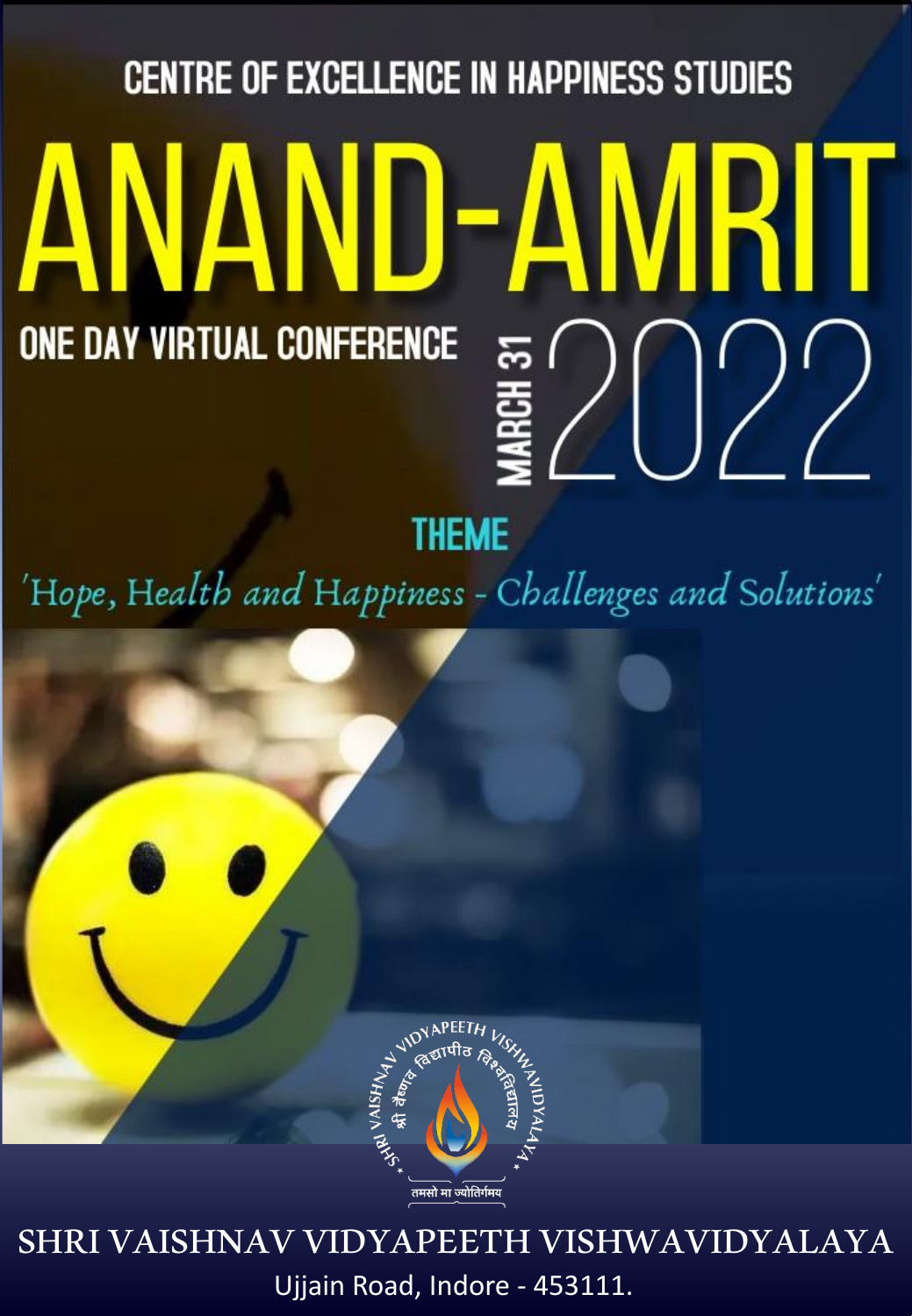### **ABOUT SHRI VAISHNAV VIDYAPEETH VISHWAVIDYALAYA**



Shri Vaishnav Vidyapeeth Vishwavidyalaya is a private university established under Madhya Pradesh Niji Vishwavidyalaya (Sthapana Avam Sanchalan) Adhiniyam in 2015 at Indore (India). The University has been established with a vision to be leader in shaping better future for mankind through quality education, training, and research. It shall pursue the mission to make a difference in sustaining the growth of global societies by developing socially responsible citizens. Value based education being at the helm, the University shall promote endurance, excellence, fairness, honesty, and transparency as its core values. University has been established with a vision to be leader in shaping better future in the disciplines of Engineering, Forensic Science, Architecture, Management, Science, Social Sciences, Humanities, Arts, Journalism and Mass Communication and Computer Applications. The constituent Institutes of the University are

- Shri Vaishnav Institute of Technology and Science
- Shri Vaishnav Institute of Information Technology
- Shri Vaishnav Institute of Textile Technology
- Shri Vaishnav Institute of Forensic Science
- Shri Vaishnav Institute of Architecture
- Shri Vaishnav School of Management
- Shri Vaishnav Institute of Journalism and Mass Communication
- Shri Vaishnav Institute of Sciences
- Shri Vaishnav Institute of Social Science, Humanities and Arts
- Shri Vaishnav Institute of Computer Applications
- Shri Vaishnav Institute of Fine Arts
- Shri Vaishnav Institute of Commerce
- Shri Vaishnav School of Law
- Shri Vaishnav Institute of Agriculture
- Shri Vaishnav Institute of Home Science
- Shri Vaishnav Institute of Law
- Shri Vaishnav Institute of Professional Studies
- Faculty of Doctoral Studies & Research

### **CENTRE OF EXCELLENCE IN HAPPINESS STUDIES**

Realizing that material prosperity alone cannot be the yardstick of measuring happiness and wellbeing, and inner wellbeing is of utmost importance for a holistic and happy society, the State of Madhya Pradesh became the first Indian State to set up a department christened as "Anand Department", now called Rajya Anand Sansthan in August 2016 to promote happiness among its citizens by proactively working towards enhancing their subjective wellbeing. Encouraged by this step of the state government, Shri Vaishnav Vidyapeeth Vishwavidyalaya Indore established the Centre of Excellence in Happiness Studies in March, 2018 with following objectives:

- 1. To promote research in the area of innate happiness of human beings and the society they live in and further understand the benefits of happiness.
- 2. To explore the factors that lead to happiness and wellbeing
- 3. Partner with organizations, firms, Government establishments, etc. to help them discover the route to happiness for their members through research and consultancy assignments. To explore the factors that lead to happiness and wellbeing
- 4. To promote community, family and individual wellbeing and holistic self-development, and improve the quality of lives by enhancing positive emotions and positive relationships

Shri Vaishnav Vidyapeeth Vishwavidyalaya, Ujjain Road, Indore - 453111.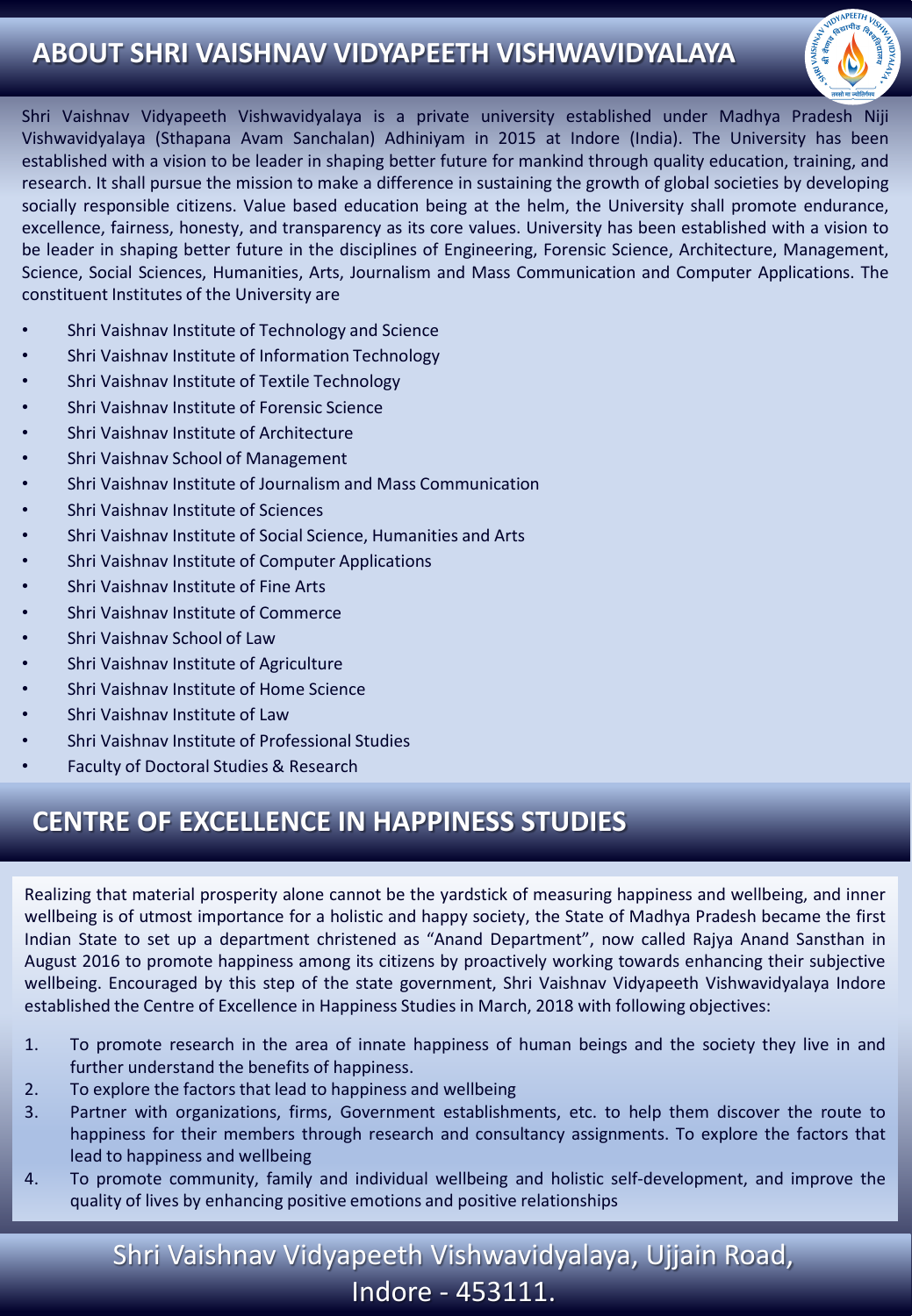### **ABOUT THE CONFERENCE**



In the backdrop of a full year's mayhem created all over the world by Covid-19, the World Happiness Report 2021 threw up some very interesting dimensions. It was widely believed that the pandemic would make serious dents in the life satisfaction of people. However, there has been surprising resilience in how people rated their lives overall. Mental health is a key component of subjective well-being in its own right and is also a risk factor for future physical health leading to indirect long-run health consequences of the pandemic. Mental health will influence and drive a number of other individual choices, behaviours, and outcomes. While the remarkable speed at which the Covid-19 vaccines were developed and made people hopeful of overcoming the threat of the virus, health workers today are much more deeply engaged in helping people overcome mental ill-health causing severe anxiety and depression.

This one day conference will bring the professionals involved in well-being, physical or mental, through their researches or implementation of practices together to share their works with a larger objective of benefitting the diverse societies world over to adopt new ways of attaining happiness.

The conference is open for academicians, researchers, doctoral students, research associates and other members of student community, as well as industry delegates. Original research papers, articles, case studies and practical papers are invited on the conference theme and sub-themes/ areas including but not limited to the following:

Quality of Life and Happiness Science of Happiness Happiness with Technology Compassion, Mindfulness and Happiness True Happiness and the Virtues

Diversity and Inclusion for Workplace Happiness Fine Arts and Happiness Sports and Happiness Role of Legal System in Happiness Forgiveness, Heartfulness and Happiness

### **GUIDELINES FOR SUBMISSION**

- 1. Abstract of the paper (250 words) typed in Times New Roman Font 12 should be sent by email to anandamrit@svvv.edu.in. Only electronic submission in the form of a MS Word document as an email attachment is required to be sent on or before February 15, 2022.
- 2. Full Paper should be submitted by February 28, 2022. Only electronic submission in the form of a MS Word document as an email attachment is required to be sent to the above mentioned email address.
- 3. The full paper should be typed using Times New Roman font (for English) or KrutiDev 010 (for Hindi) and strictly adhere to the following specifications: Title of the paper: Font-22, Bold, Centred, Single line spacing. Author(s): Font -16, Italics, Centred and separated by comma in case of more than one author. Affiliation should be mentioned as a footnote on the first page with single line spacing for multiple authors. Affiliation should include only the names of college/institute, University and place. No postal/ email address or phone number should be mentioned. Abstract: Font-12, Italics with 1.15 line spacing. Each Section heading should be bold-faced in Font-14. Keywords: 4 to 6 in number. Font-12. Body: Maximum 4000 words. Font-12 with 1.15 line spacing. Each section heading should be bold-faced in Font-14. References: Strict adherence to APA Style.
- 4. The authors are required to check originality of their work before sending. The sole responsibility of violating plagiarism rules will be of the authors.
- 5. Acceptance of paper will be notified within a week of receipt.
- 6. Selected Paper, on recommendation of reviewers, will be published in a book bearing a ISBN.

### Shri Vaishnav Vidyapeeth Vishwavidyalaya, Ujjain Road, Indore - 453111.